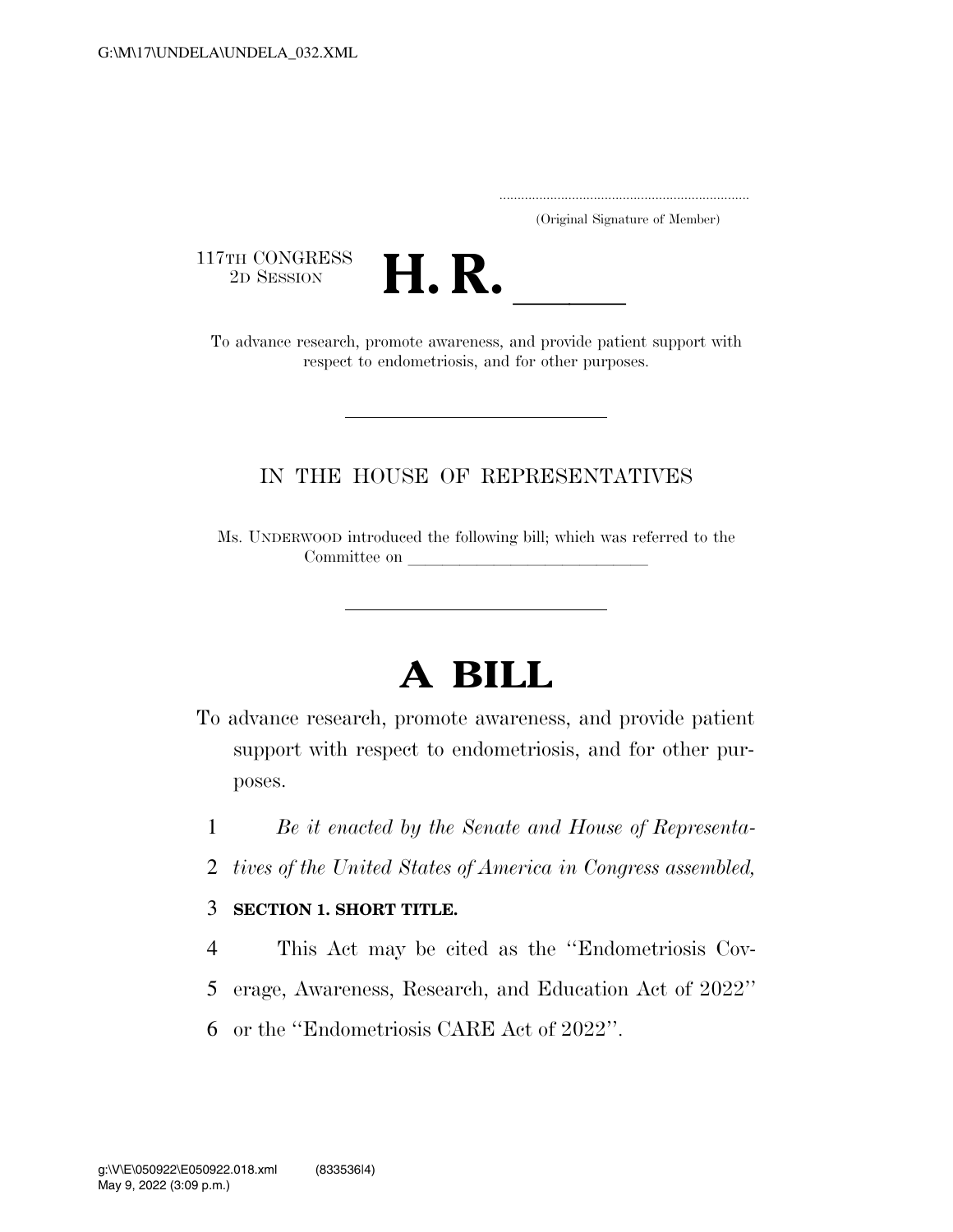$\mathfrak{D}$ 

# **SEC. 2. ADVANCING ENDOMETRIOSIS DATA COLLECTION, SURVEILLANCE, AND RESEARCH.**

 (a) IN GENERAL.—The Director of the National In- stitutes of Health (in this section referred to as the ''Di- rector'') shall conduct or support data collection, surveil-lance, and research related to endometriosis.

 (b) USE OF FUNDS.—In carrying out subsection (a), the Director may—

 (1) conduct or support research and related ac- tivities regarding endometriosis, including research to improve treatment options and develop a cure for endometriosis;

 (2) establish or expand an internet clearing- house to catalog existing endometriosis research, treatment options, and related information for pa-tients and health care professionals; or

 (3) carry out related activities as determined by the Director.

 (c) AUTHORIZATION OF APPROPRIATIONS.—To carry out this section, there is authorized to be appropriated \$30,000,000 for each of fiscal years 2023 through 2027. **SEC. 3. IDENTIFYING BARRIERS TO ACCESSING TREAT-MENTS FOR ENDOMETRIOSIS SYMPTOMS.** 

 (a) RESEARCH.—The Secretary shall conduct an analysis of barriers that individuals diagnosed with endo-metriosis face in accessing treatments for endometriosis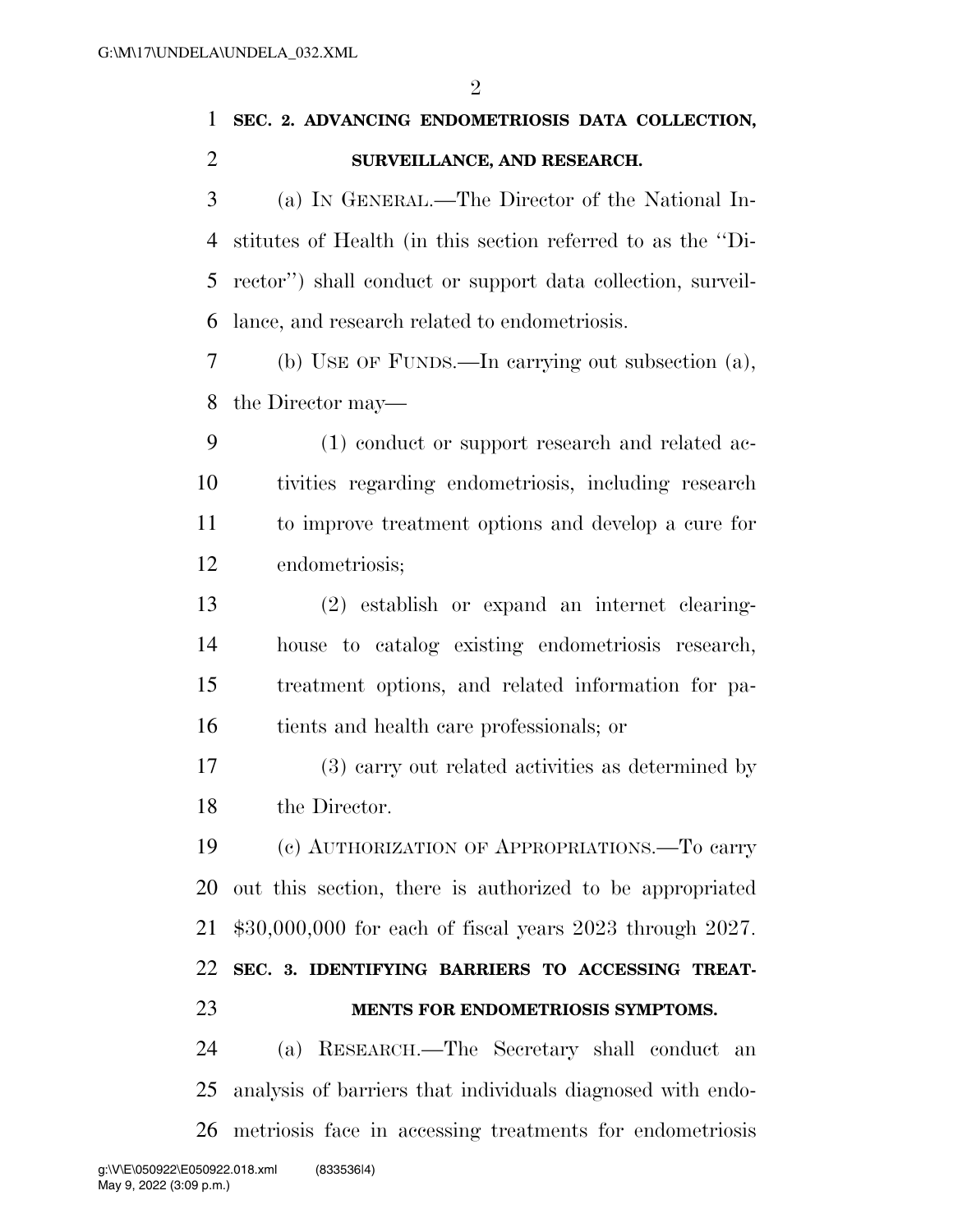symptoms, including transportation barriers and barriers caused by health care professional shortages.

- (b) TOPICS.—In carrying out the analysis under sub-section (a), the Secretary may—
- (1) assess data from the Transformed Medicaid Statistical Information System related to services furnished to individuals diagnosed with endo- metriosis for the treatment of endometriosis symp- toms under State Medicaid programs and Children's Health Insurance Programs; and
- (2) assess data related to services furnished to individuals diagnosed with endometriosis for the treatment of endometriosis symptoms under group health plans or group or individual health insurance coverage offered by a health insurance issuer.
- (c) DATA COLLECTION.—To carry out the analysis under subsection (a), the Secretary may require—
- (1) group health plans or issuers of group or in- dividual health insurance coverage to provide such information as may be required to assess barriers 21 that individuals diagnosed with endometriosis face in accessing treatments for endometriosis symptoms, including a lack of insurance coverage or cost-shar-ing requirements for such treatments; and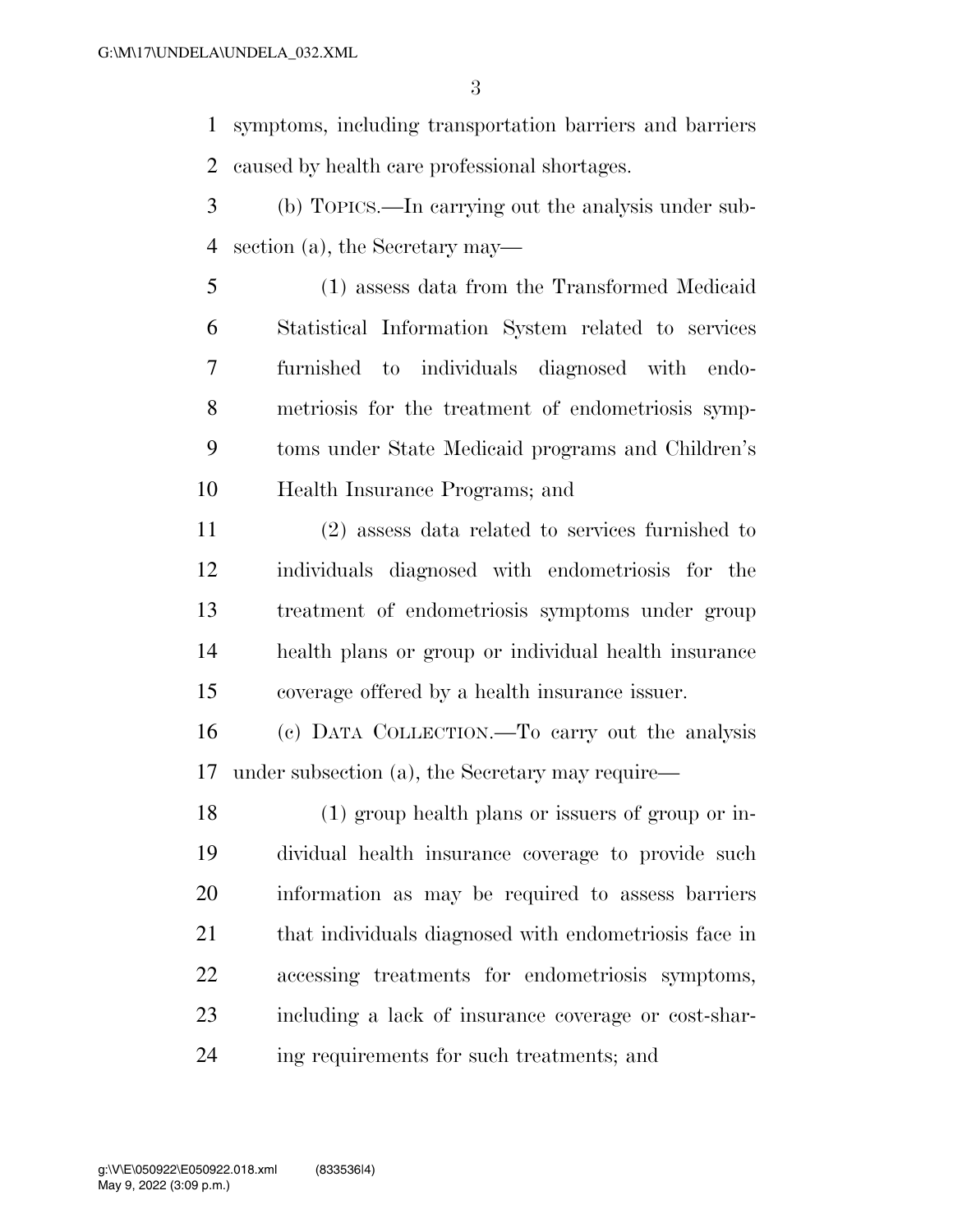(2) State Medicaid programs and Children's Health Insurance Programs to collect and report data related to services furnished to individuals diag- nosed with endometriosis for the treatment of endo- metriosis symptoms through the Transformed Med- icaid Statistical Information System, including data stratified by relevant demographic characteristics.

 (d) PRIVACY REQUIREMENTS.—In carrying out the analysis under subsection (a), the Secretary shall ensure that the privacy and confidentiality of individual patients are protected in a manner consistent with relevant privacy and confidentiality laws.

 (e) REPORT.—Not later than two years after the date of enactment of this Act, the Secretary shall submit to the Congress and make publicly available on the website of the Department of Health and Human Services a report on the analysis carried out under this section.

#### **SEC. 4. EDUCATION AND DISSEMINATION OF INFORMATION**

## **WITH RESPECT TO ENDOMETRIOSIS.**

 (a) ENDOMETRIOSIS PUBLIC EDUCATION PRO- GRAM.—The Secretary shall develop and disseminate to the public information regarding endometriosis, including information on—

 (1) the awareness, incidence, and prevalence of endometriosis, with a particular focus on individuals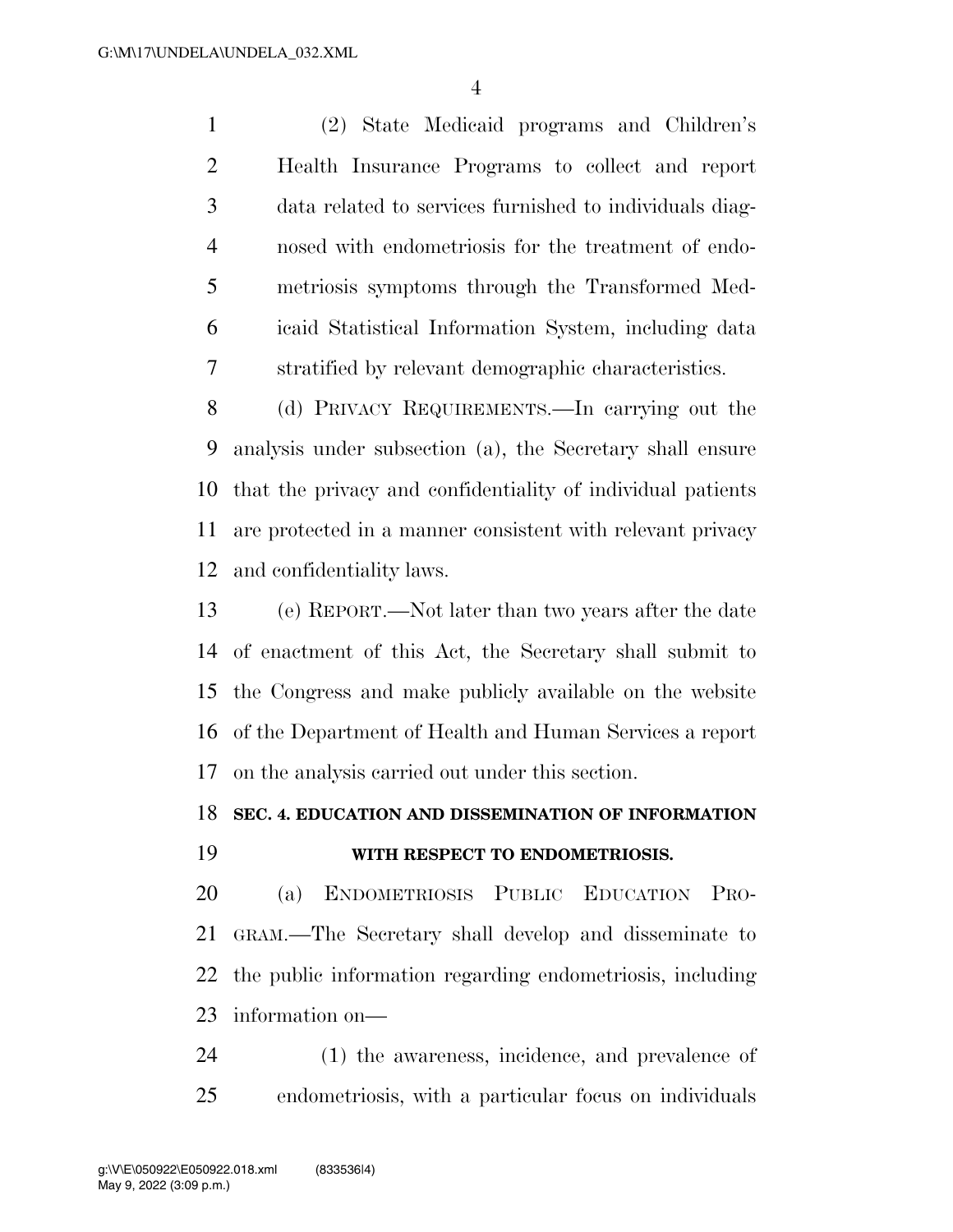from racial and ethnic minority groups and other underserved groups;

 (2) culturally and linguistically appropriate sup- port that is available to address the mental health impacts of endometriosis; and

 (3) the availability, as medically appropriate, of the range of treatment options for symptoms of endometriosis.

 (b) DISSEMINATION OF INFORMATION.—The Sec- retary may disseminate information under subsection (a) directly or through arrangements with intra-agency initia- tives, nonprofit organizations, consumer groups, institu- tions of higher education, or Federal, State, or local public private partnerships.

 (c) AUTHORIZATION OF APPROPRIATIONS.—To carry out this section, there is authorized to be appropriated \$2,000,000 for each of fiscal years 2023 through 2027. **SEC. 5. INFORMATION TO HEALTH CARE PROVIDERS WITH RESPECT TO ENDOMETRIOSIS.** 

 (a) DISSEMINATION OF INFORMATION.—The Sec- retary shall, in consultation with relevant health care pro- fessional societies and associations, disseminate informa- tion to health care professionals, health care-related orga-nizations, and health systems to promote evidence-based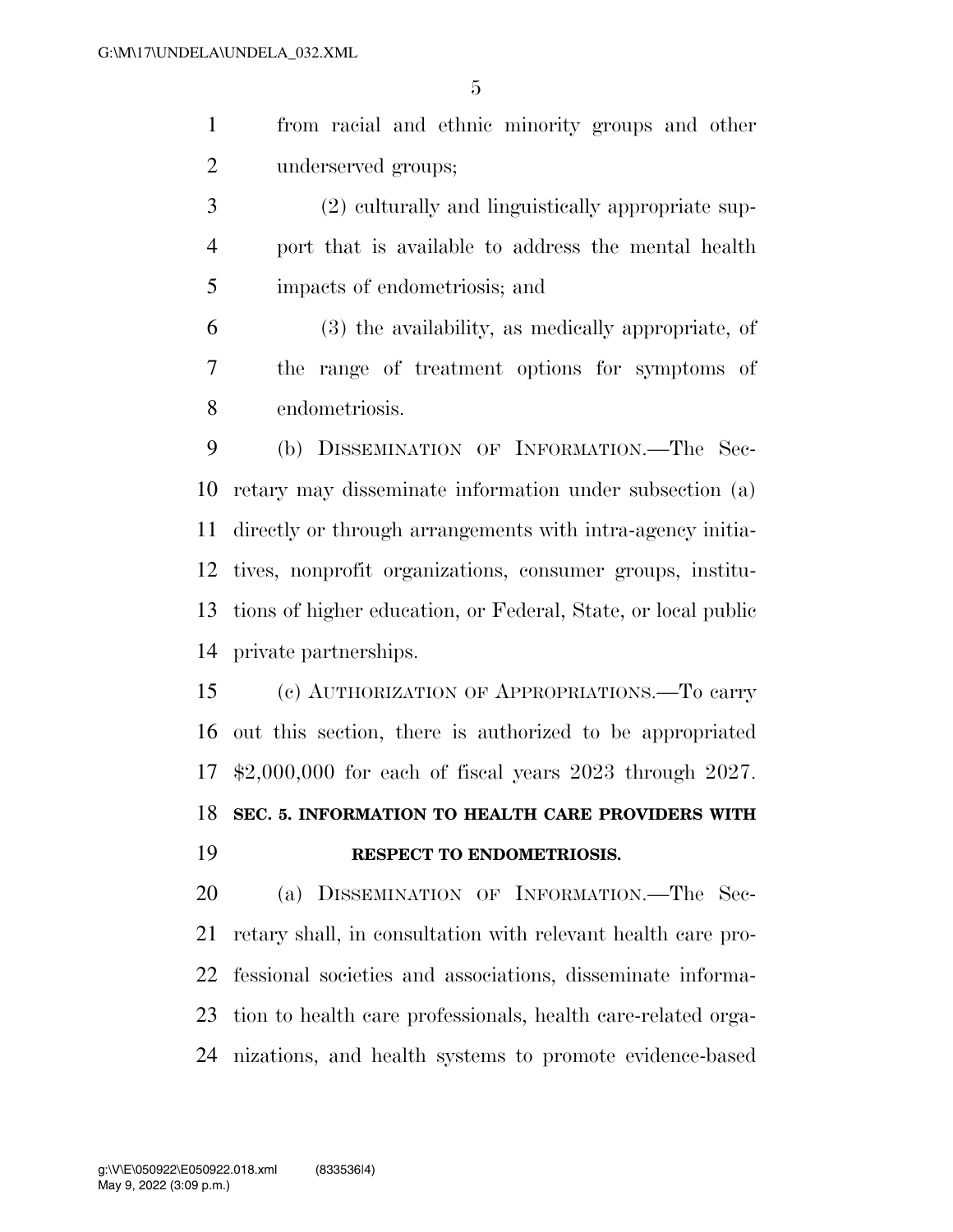care for individuals with endometriosis, including informa-tion related to—

 (2) providing care for individuals with endo-metriosis;

(1) detecting and diagnosing endometriosis;

- (3) communicating with patients about endo-metriosis; and
- (4) related topics.

 (b) AUTHORIZATION OF APPROPRIATIONS.—To carry out this section, there is authorized to be appropriated \$2,000,000 for each of fiscal years 2023 through 2027. **SEC. 6. ENDOMETRIOSIS DISPARITIES STUDY THROUGH NATIONAL ACADEMIES.** 

 (a) IN GENERAL.—The Secretary shall seek to enter an agreement, not later than 90 days after the date of enactment of this Act, with the National Academies of Sciences, Engineering, and Medicine (referred to in this section as the ''National Academies'') under which the Na- tional Academies agree to conduct a study on endo-metriosis disparities.

 (b) STUDY REQUIREMENTS.—The agreement under subsection (a) shall direct the National Academies to— (1) assess endometriosis prevalence, detection, treatment, and outcome disparities by race, eth-nicity, geography, primary language, sexual orienta-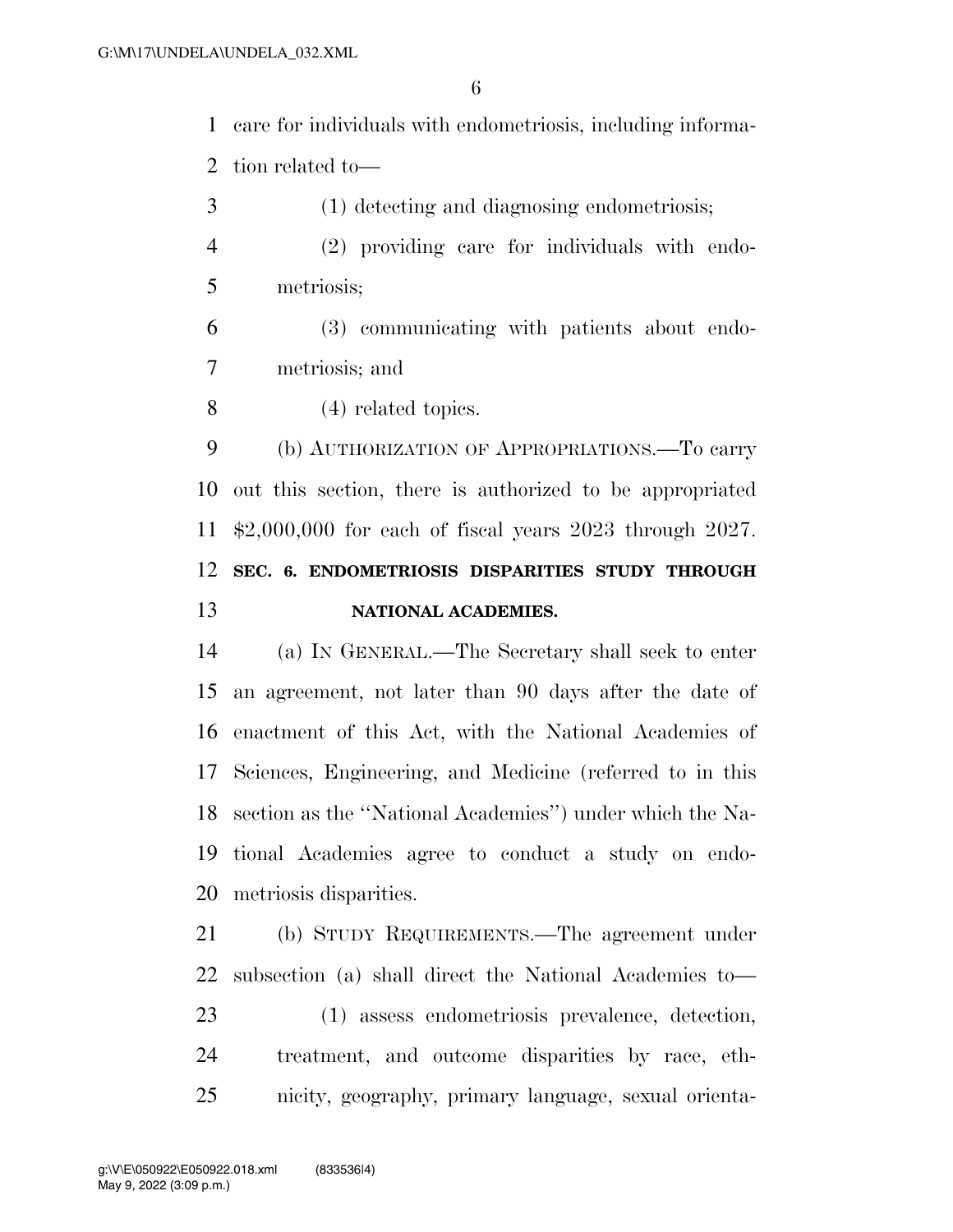tion, gender identity, disability status, and insurance status, and related topics as determined by the Sec-retary; and

 (2) make recommendations to the Congress, Federal agencies, health care professionals, and other relevant stakeholders based on the National Academies' findings pursuant to paragraph (1).

 (c) REPORT.—The agreement under subsection (a) shall direct the National Academies to complete the study under this section, and transmit to the Congress and make publicly available a report on the results of the study, not later than 24 months after the date of enactment of this Act.

 (d) AUTHORIZATION OF APPROPRIATIONS.—To carry out this section, there is authorized to be appropriated \$500,000.

#### **SEC. 7. DEFINITIONS.**

In this Act:

 (1) The term ''institution of higher education'' has the meaning given to such term in section 101 of the Higher Education Act of 1965 (20 U.S.C. 1001).

 (2) The term ''racial and ethnic minority group'' has the meaning given such term in section